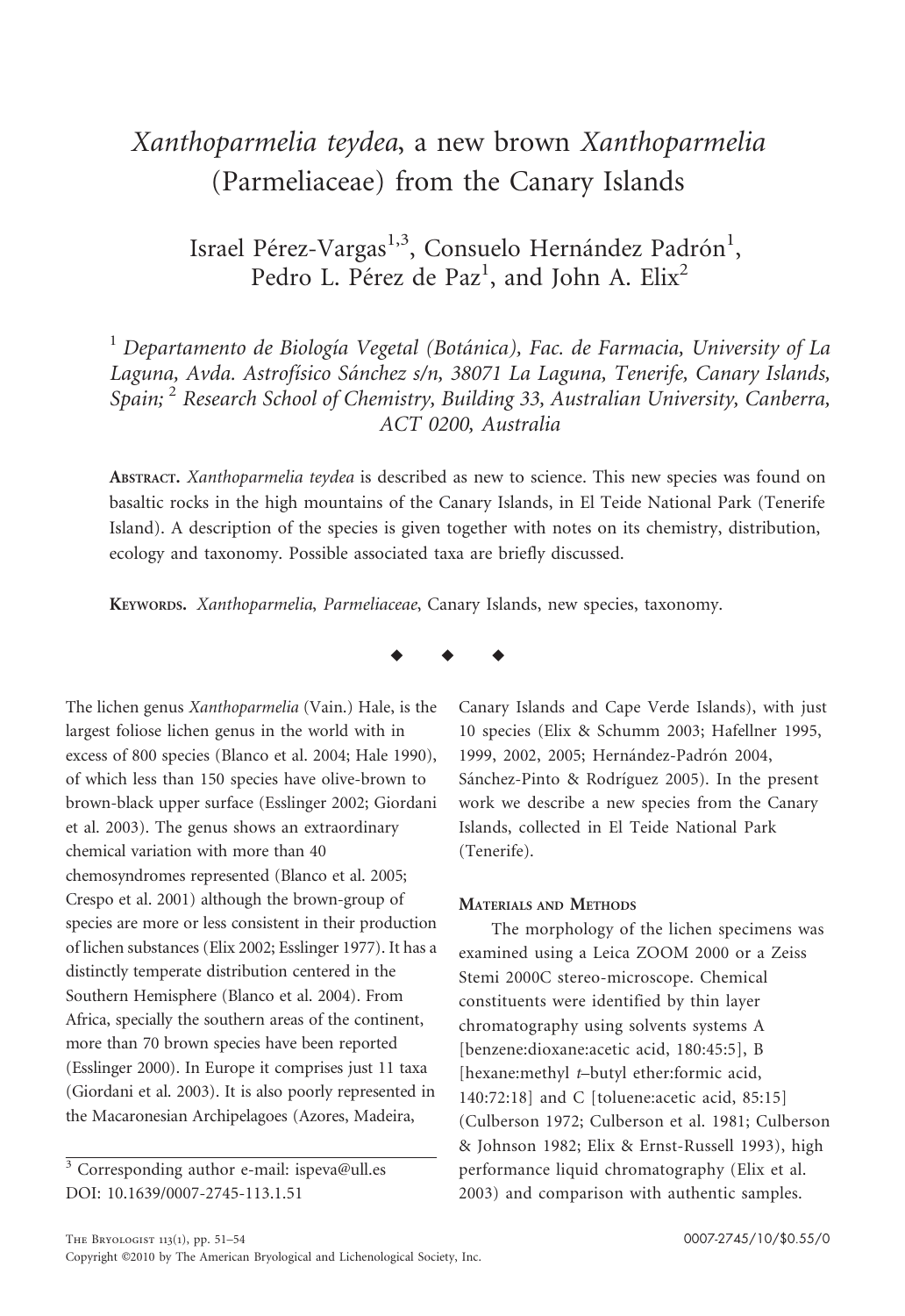

Figure 1. Xanthoparmelia teydea, holotype. Scale =  $2$  cm.

## Xanthoparmelia teydea I. Pérez-Vargas, C. Hdez.-Padr. & Elix sp. nov. Fig. 1

Xanthoparmelia pullae similis sed thallo acidum compositio differt. Superficies superior olivaceibrunneus, 5–15 cm diametro crassus, isidiis et sorediisque destitus. Superficies inferior brunnea, modice rhizinata, rhizinis simplicibus concoloribus. Apothecia frequens, sessilis vel breviter stipitata, profunde rufobrunnea, discoidea, ca. 2–4(–8) mm diametris crassa, margine thallino distincto. Asi clavati, octospori; ascosporae unicellulares, ovoideae, ca. 7–9  $\times$  5–6 µm magnae, hyalinae. Pycnidia numerosa, conidia bifusiformia, hyalina, ca. 5–6  $\times$  1 µm magna. Thallus HNO<sub>3</sub>+ caeruleusviridis; medulla  $K-$ , C+, KC+ rosatus, PD-, UV-; acidum gyrophoricum, acidum lecanoricum, acidum stenosporicum, acidum ramalinoicum, methyl divaricatateum et methyl perlatolateum continens.

TYPE: SPAIN. TENERIFE ISLAND: ''El Teide'' National Park, ''Sobre el Mirador de Fuente de Mesa'', UTM: 344366/ 3134162, 1975 m, on basaltic rocks, Jul 2007, C. Hdez-Padrón, P. L. Pérez de Paz & I. Pérez-Vargas (holotype: TFC LICH 8653; isotpyes: CANB, TFC LICH).

Description. Thallus foliose, adnate to loosely adnate, saxicolous, 5–15 cm wide; lobes subirregular, flat to somewhat convex or concave, narrow and elongate, crenate, 2–4 mm wide at apices, contiguous to sparingly imbricate; upper surface olive–brown,  $\pm$ smooth, flat and shiny at the lobe apices, becoming dull and wrinkled in the older, central parts of the thallus, without soredia, isidia or pseudocyphellae; medulla white; lower surface dark brown to black, moderately rhizinate. Rhizines simple, concolorous

with the lower surface, to 1 mm long. Apothecia common, to 2–4(–8) mm wide, often crowded in the thallus center, sessile or more frequently short stipitate; disc dark brown, concave at first but becoming undulate–distorted and ultimately convex; margin smooth and entire to weakly crenate; asci clavate, 8 spored; ascospores ellipsoid, hyaline, simple,  $7-9 \times 5-$ 6 µm. Pycnidia rather common, immersed; conidia more or less bifusiform  $5-6 \times 1$  µm.

**Chemistry.** Upper surface  $HNO<sub>3</sub>+ blue-green;$ medulla K-, C+ and KC+ pink-reddish,  $PD-$ ,  $UV$ or faint whitish; containing gyrophoric acid (major), lecanoric acid (minor), methyl divaricatate (minor), stenosporic acid (minor), homoscrobiculin (minor) and methyl perlatolate (minor).

Etymology. The specific epithet teydea is derived from the name of the Mountain where this species was collected.

Habitat and distribution. Xanthoparmelia teydea occurs on solid basaltic rocks, in ''retamar'' (a shrublike community of the high mountains of the Canary Islands with Spartocytisus supranubius, Pterocephalus lasiopermus) with pine (Pinus canariensis) reafforestation in El Teide National Park. It is quite frequent in the studied area where it could be locally abundant. It is better developed in locations exposed to the NE where it occurs together with Lecanora rupicola, L. muralis and other crustose species of Acarospora, Aspicilia, Caloplaca and Rhizocarpon.

Remarks. This new species is characterized by the olive-brown upper surface, the adnate to loosely adnate thallus, the dark brown to black lower surface, the presence of apothecia, the absence of isidia, soredia and pseudocyphellae and by the presence of gyrophoric acid as major component in the medulla together with lecanoric acid, methyl divaricatate, stenosporic acid, homoscrobiculin and methyl perlatolate. Xanthoparmelia teydea belongs to the X. pulla group of species. The members of this group show remarkable morphological plasticity, and as a consequence, the species were segregated mainly on the basis of their secondary chemistry (Elix 2002; Esslinger 1977). A number of species have recently been described in this group (Elix 1999, 2002; Esslinger 2000), including one from the Canary Islands (Elix & Schumm 2003). Xanthoparmelia pulla (Ach.) O. Blanco, A. Crespo, Elix, D. Hawksw. &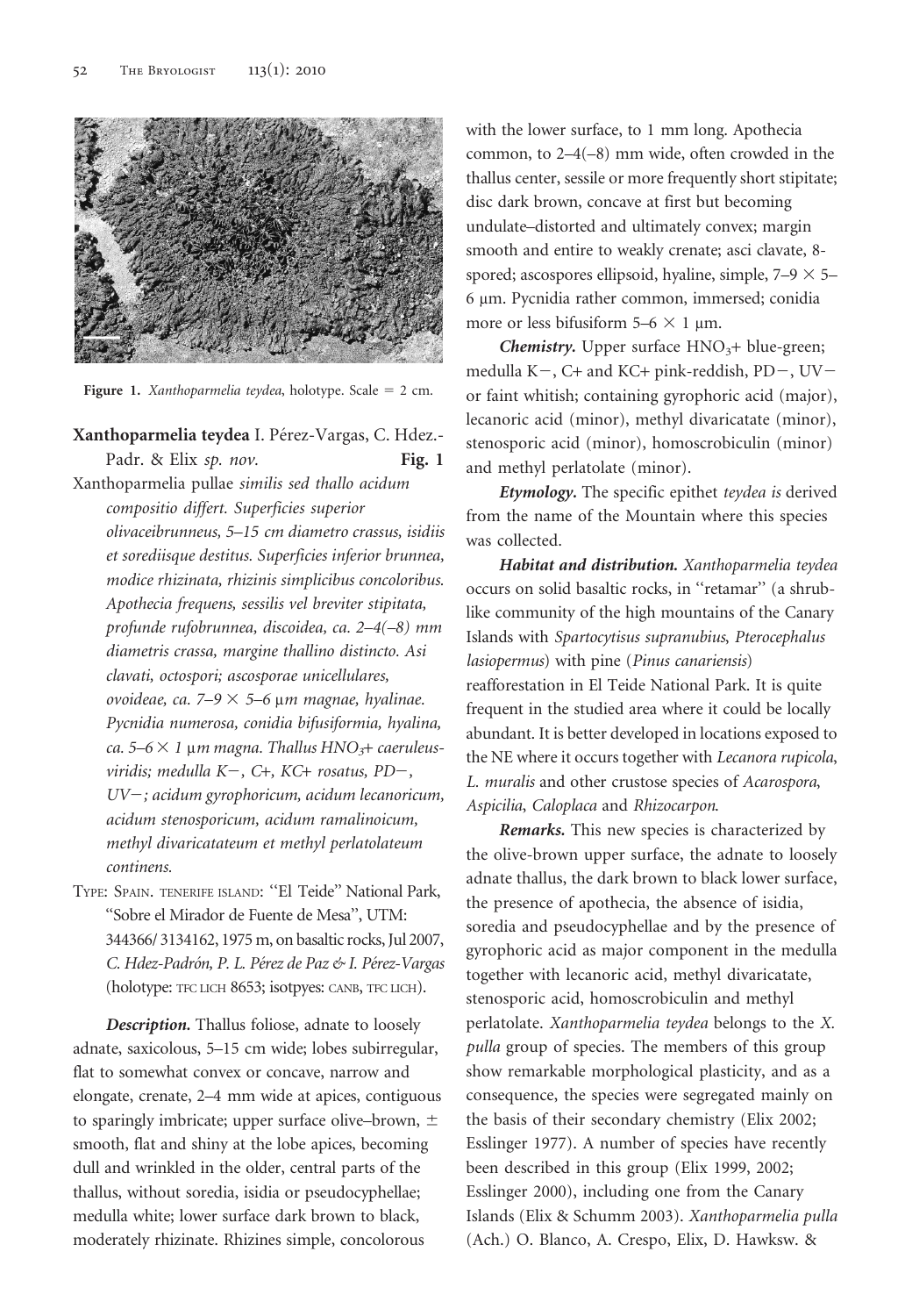Lumbsch is a similar and widespread species known from temperate Europe, Asia Minor, North Africa, Canary Islands, Australia and New Zealand. It has a wide spectrum of morphological variation but invariably contains stenosporic and divaricatic acids as the main medullary components (Elix 2002). Xanthoparmelia pulloides (Essl.) O. Blanco, A. Crespo, Elix, D. Hawksw. & Lumbsch is a similar saxicolous species known only from Israel and the Canary Islands. It is morphologically similar to X. teydea but the lobes are narrower and shorter. It may contain accesssory gyrophoric acid, but the major components are the fatty acids, constipatic, protoconstipatic, dehydroconstipatic and dehydroprotoconstipatic acids. Further, the two species show different ecological preferences, since X. pulloides prefers maritime localities in the Canary Islands (Esslinger 1977). Another member of the X. pulla group present in the Canary Islands is X. delisei (Duby) O. Blanco, A. Crespo, Elix, D. Hawksw. & Lumbsch but it can distinguished from X. teydea by the paler and more yellowish thalli, the maculate lobes and secondary chemistry (glomelliferic and glomellic acids). Xanthoparmelia glabrans (Nyl.) O. Blanco, A. Crespo, Elix, D. Hawksw. & Lumbsch is a common species in the high mountain of the Canary Islands, especially in El Teide National Park. It is a well-known species readily distinguished by the medullary alectoronic acid (UV+ strong blue-white).

#### **ACKNOWLEDGMENTS**

This work was supported by Organismo Autónomo de Parques Nacionales (Spanish Ministerio de Medio Ambiente), Proyecto Ref. 1802069926.

### LITERATURE CITED

- Blanco, O., A. Crespo & J. A. Elix. 2005. Two new species of Xanthoparmelia (Ascomycota: Parmeliaceae) from Spain. Lichenologist 37: 97–100.
	- -, ———, D. L. Hawksworth & H. T. Lumbsch. 2004. A molecular phylogeny and a new classification of parmelioid lichens containing Xanthoparmelia-type lichenan (Ascomycota: Lecanorales). Taxon 53: 959–975.
- Culberson, C. F. 1972. Improved conditions and new data for the identification of lichen products by a standardized thinlayer chromatographic method. Journal of Chromatography 72: 113–125.
	- ———, W. L. Culberson & A. Johnson. 1981. A standardized TLC analysis of b-orcinol depsidones. The Bryologist 84: 16–29.

- & A. Johnson. 1982. Substitution of methyl tert-butyl ether for diethyl ether in the standardized thin-layer chromatographic method for lichen products. Journal of Chromatography 238: 483–487.

- Crespo, A., M. C. Molina & J. A. Elix. 2001. A new species of Xanthoparmelia (lichenized Ascomycotina, Parmeliaceae) from Spain. Mycotaxon 80: 363–366.
- Elix, J. A. 1999. New species of Neofuscelia (lichenized Ascomycotina, Parmeliaceae) from the Southern Hemisphere. Mycotaxon 71: 431–456.
	- -. 2002. Chemical variation of the lichen Neofuscelia pulla (Ascomycotina: Parmeliaceae) sensu Esslinger. Australasian Lichenology 51: 7–13.
	- & K. D. Ernst-Russell. 1993. A Catalogue of Standardized Thin Layer Chromatographic Data and Biosynthetic Relationships for Lichen Substances, 2nd Edn. Australian National University, Canberra.
	- ———, M. Giralt & J. H. Wardlaw. 2003. New chloro-depsides from the lichen Dimelaena radiata. Bibliotheca Lichenologica 86: 1–7.
	- & F. Schumm. 2003. New species and new records in the lichen family Parmeliaceae (Ascomycota) from Macaronesia. Mycotaxon 86: 383–388.
- Esslinger, T. L. 1977. A chemosystematic revision of the brown Parmeliae. Journal of the Hattori Botanical Laboratory 42: 1–211.
	- ———. 2000. Notes on the brown-colored species of Parmeliaceae (lichenized Ascomycota) in Southern Africa. The Bryologist 103: 568–591.
	- -. 2002. Neofuscelia. Pages 289-295. In T. H. Nash III, B. D. Ryan, C. Gries & F. Bungartz (eds.), Lichen Flora of the Great Sonora Desert 1. Lichens Unlimited ASU, Tempe.
- Giordani, P., R. Benesperi, I. Relleni, L. Frati, G. Brunialti, L. Paoli, D. Isocrono & J. A. Elix. 2003. The lichen genus Neofuscelia (Ascomycotina, Parmeliaceae) in Italy. Lichenologist 35: 377–385.
- Hafellner, J. 1995. A new checklist of lichens and lichenicolous fungi of insular Laurimacaronesia including a lichenological bibliography for the area. Fritschiana 5: 1–132.
- ———. 1999. Additions and corrections to the Checklist and bibliography of lichens and lichenicolous fungi of insular Laurimacaronesia. I. Fritschiana 17: 1–26.
- -. 2002. Additions and corrections to the Checklist and bibliography of lichens and lichenicolous fungi of insular Laurimacaronesia. II. Fritschiana 36: 1–10.
- -. 2005. Additions and corrections to the Checklist and bibliography of lichens and lichenicolous fungi of insular Laurimacaronesia. III. Fritschiana 50: 1–13.
- Hale, M. E. 1990. A synopsis of the lichen genus Xanthoparmelia (Vainio) Hale (Ascomycotina, Parmeliaceae). Smithsonian Contributions to Botany 74: 1–250.
- Hernández–Padrón, C. 2004. Lichenes et lichenicolous fungi. Pages 58–84. In I. Izquierdo, J. L. Martín, N. Zurita & M.